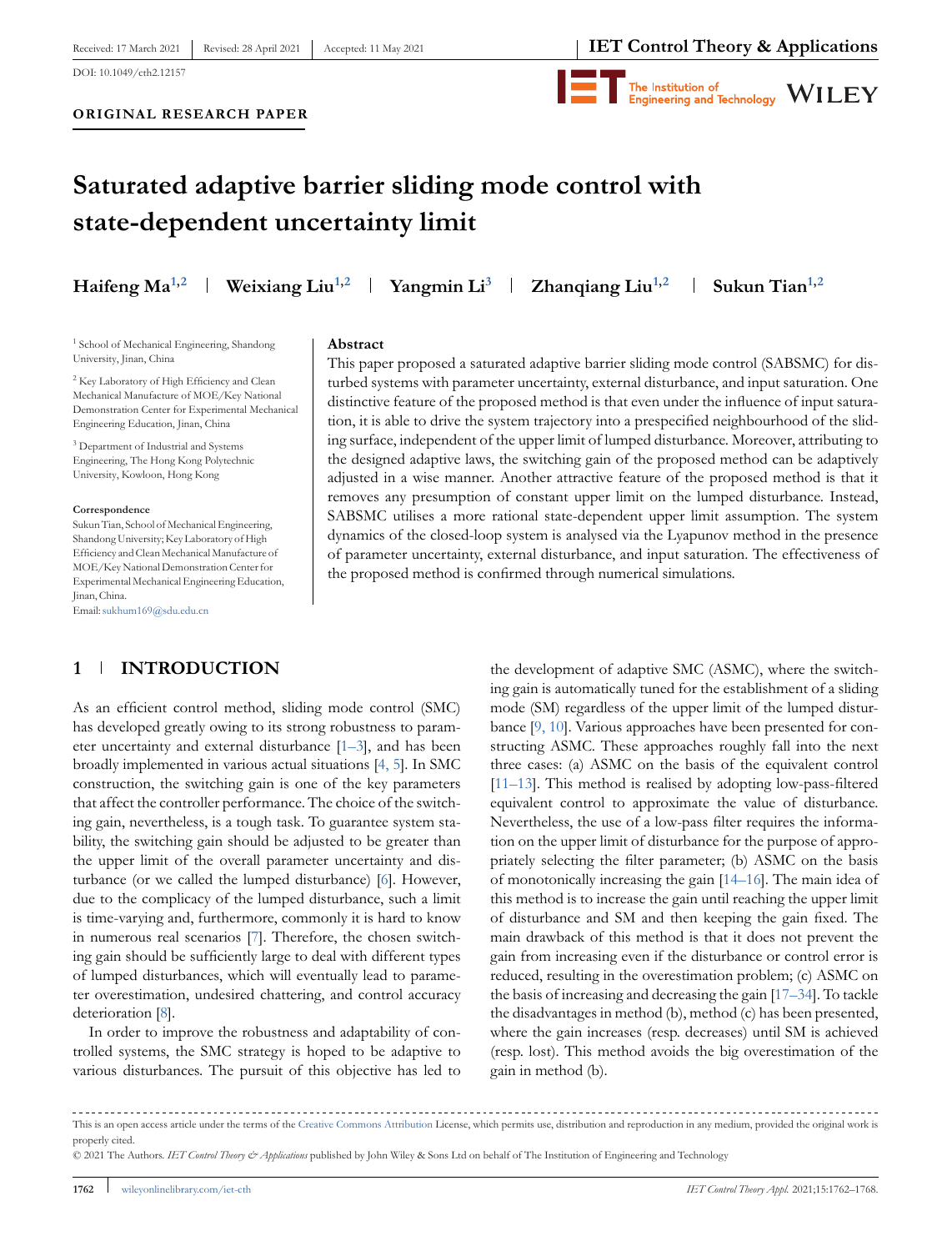<span id="page-1-0"></span>It is worth noting that the aforementioned ASMC methods [\[11–](#page-5-0)34] may provide conservative results since the lumped disturbance is supposed to be upper limited by a constant a priori. As parameter uncertainty, which is part of the lumped disturbance and is commonly coupled with system states, consideration of this constant limit restricts the system states a priori (i.e. before performing closed-loop stability), which is a restrictive assumption. Recently presented ASMC strategies reported in [\[35, 36\]](#page-6-0) do not require the unreasonable constant upper limit assumption on the lumped disturbance. The main drawback of the strategies is that the ultimate bounds in [\[35, 36\]](#page-6-0) are greatly affected by the unknown lumped disturbance. Therefore the control performance is difficult to be pre-evaluated and prespecified, and the lumped disturbance makes a great impact on the control accuracy. Furthermore, the ASMC strategies in [\[11–](#page-5-0)36] have ignored a very important issue, that is, input saturation, which always results in performance deterioration and even system instability if it is ignored. Although ASMC with input saturation issue has been studied in [\[37–40\]](#page-6-0), they employ monotonically increasing adaptive gains, which lead to the overestimation problem. In addition, the lumped disturbance in [\[37–40\]](#page-6-0) is assumed to have a priori constant upper limit, which is a pretty restrictive assumption. To the author's knowledge, no work has been carried out on the design of an ASMC controller, which can solve the above-mentioned problems simultaneously.

To solve the above-mentioned problems, a new ASMC strategy termed saturated adaptive barrier SMC (SABSMC) is formulated for a class of disturbed systems with parameter uncertainty, external disturbance, and input saturation. One distinguishing characteristic of SABSMC is that it is capable of driving the system trajectory into a prespecified neighbourhood of the sliding surface and remaining inside it even under the influence of input saturation. This prespecified neighbourhood is not affected by the lumped disturbance, which allows predesigning and minishing the ultimate bound and tracking error ahead of time. Hence, the proposed method is promising for actual applications. The switching gain can be adaptively adjusted in a wise way by utilising the barrier function. Another distinctive feature of SABSMC is that it utilises a more proper state-dependent structure of the upper limit on the lumped disturbance and does not presume the lumped disturbance to be upper limited by a constant a priori. The effectiveness of the controlled system is proved in theory by considering parameter uncertainty, external disturbance, and input saturation. Numerical simulations are conducted to test the superiority of SABSMC.

#### **2 PROBLEM DESCRIPTION**

Consider a class of continuous-time systems with parameter uncertainty, external disturbance, and input saturation

$$
\dot{x}(t) = \Phi x(t) + \Gamma \text{sat} \left( \nu(t) \right) + f(t), \tag{1}
$$

where  $x^n \in \mathbb{R}^n$ ,  $v \in \mathbb{R}$ , and  $f \in \mathbb{R}^n$  denotes the state vector, control input, and external disturbance, respectively. *f* is assumed to satisfy the matching condition. The system matrix Φ is supposed to be unknown. In actual applications, input saturation will inevitably occur as a result of the physical limitation of the control capacity. Input saturation is represented by sat(*ν*(*t*))

$$
sat(\nu(t)) = \begin{cases} \nu_M, & \text{if } \nu(t) > \nu_M \\ \nu(t), & \text{if } -\nu_M \le \nu(t) \le \nu_M, \\ -\nu_M, & \text{if } \nu(t) < -\nu_M \end{cases}
$$
 (2)

where  $\nu_M > 0$  stands for the maximum value of the control input. In addition, the saturation function sat(*ν*(*t*)) is further expressed as sat $(\nu(t)) = \Theta(\nu(t)) \cdot \nu(t)$  with

$$
\Theta(\nu(t)) = \begin{cases} \frac{\nu_M}{\nu(t)}, & \text{if } \nu(t) > \nu_M \\ 1, & \text{if } -\nu_M \le \nu(t) \le \nu_M \\ -\frac{\nu_M}{\nu(t)}, & \text{if } \nu(t) < -\nu_M \end{cases}
$$
 (3)

 $\Theta$  ( $\nu(t)$ )  $\in$  (0, 1] can be regarded as an index for the satura-tion level of the control input [\[37\]](#page-6-0). There exists a constant  $\delta_1$ satisfying  $0 < \delta_1 \le \min(\Theta(\nu(\ell))) \le 1$  [\[37, 38\]](#page-6-0).

The switching function is defined as follows:

$$
\eta(t) = Gx(t), \tag{4}
$$

where *G* is a constant gain vector.

For the convenience of analysis, the parameter uncertainty Φ along with the external disturbance *f*(*t*) is treated as a lumped disturbance *ξ*(*t*)

$$
\xi(t) = \Phi_X(t) + f(t). \tag{5}
$$

#### **3 SABSMC**

In this part, a SABSMC scheme is first designed. Then the controlled system performance is theoretically analysed.

#### **3.1 Design of SABSMC**

The following assumption of the lumped disturbance is introduced.

**Assumption 1** [\[35\]](#page-6-0): The lumped disturbance *ξ*(*t*) is upper limited by

$$
\begin{aligned} \left| G\xi(t) \right| &= \left| G\left( \Phi_X(t) + f\left( t \right) \right) \right| \\ &< \vartheta_1^* + \vartheta_2^* \left\| x\left( t \right) \right\| \end{aligned} \tag{6}
$$

where  $\mathbf{\vartheta}_1^*$  and  $\mathbf{\vartheta}_2^*$  are unknown positive constants.

*Remark* 1: Previous ASMC methods assume that  $\zeta(t)$  or  $\dot{\zeta}(t)$ is upper limited by a constant a priori. It can be observed that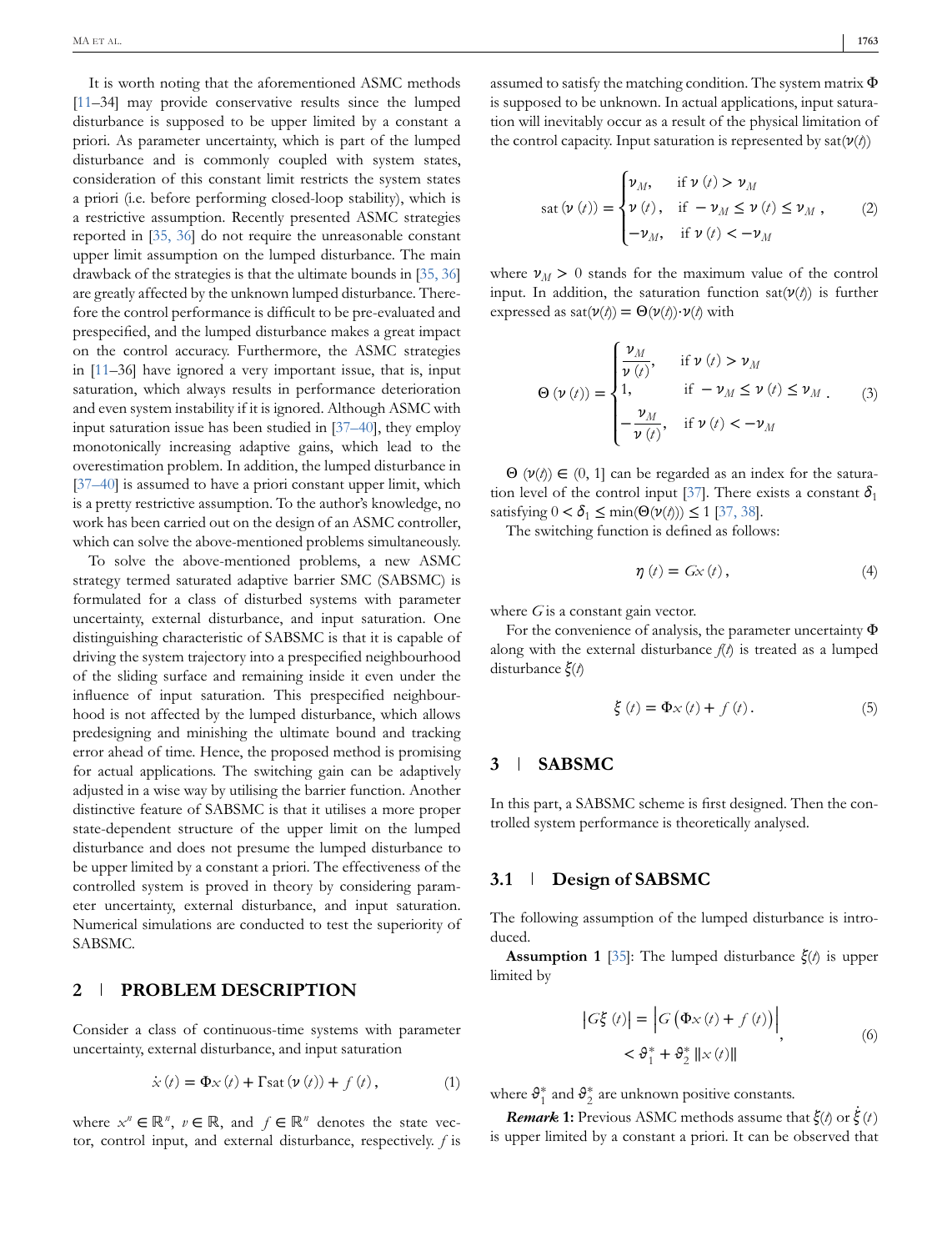*Assumption 1* is more general as the constant upper limit is substituted by a state-dependent upper limit.

In view of the system (1) and *Assumption 1*, the new SABSMC is designed

$$
\nu(t) = -(G\Gamma)^{-1} \left[ \tau \eta(t) + u_s(t, \eta(t)) \operatorname{sign}(\eta(t)) \right], \quad (7)
$$

where the adaptive switching gain  $u_s(t, \eta(t))$  is defined as

$$
u_{s}(t,\eta(t)) = \begin{cases} u_{s1}(t,\eta(t)), & \text{if } |\eta(t)| \geq \varepsilon \\ u_{s2}(t,\eta(t)), & \text{if } |\eta(t)| < \varepsilon \end{cases}
$$
 (8)

with

$$
u_{s1}(t, \eta(t)) = \mu \hat{\chi}_1(t) \left( \hat{\vartheta}_1(t) + \hat{\vartheta}_2(t) \|x(t)\| \right), \qquad (9)
$$

$$
u_{s2}\left(t,\eta\left(t\right)\right)=\mu\hat{\chi}_{2}\left(t\right)\kappa_{a}\left(\eta\left(t\right)\right),\tag{10}
$$

and the update laws are chosen as

$$
\dot{\hat{\vartheta}}_1(t) = \alpha_1 |\eta(t)|, \qquad (11)
$$

$$
\dot{\hat{\theta}}_2(t) = \alpha_2 |\eta(t)| \, \|x(t)\| \,, \tag{12}
$$

$$
\dot{\hat{\chi}}_1(t) = \mu \hat{\chi}_1^3(t) \left( \hat{\theta}_1(t) + \hat{\theta}_2(t) \|x(t)\| \right) |\eta(t)|, \qquad (13)
$$

$$
\dot{\hat{\chi}}_2(t) = \mu \hat{\chi}_2^3(t) \kappa_a(\eta(t)) |\eta(t)|, \qquad (14)
$$

with the barrier function

$$
\kappa_a\left(\eta\left(t\right)\right) = \frac{\alpha_3 \left|\eta\left(t\right)\right|}{\varepsilon - \left|\eta\left(t\right)\right|},\tag{15}
$$

where  $\tau$ ,  $\epsilon$ ,  $\alpha_1$ ,  $\alpha_2$ ,  $\alpha_3 > 0$ ,  $\mu > 1$  are the control gains, and

$$
\hat{\vartheta}_1(0) > 0, \ \hat{\vartheta}_2(0) > 0, \ \hat{\chi}_1(0) > 0, \ \hat{\chi}_2(0) > 0. \tag{16}
$$

Recalling (15), it can be found that  $\kappa_a(\eta(t)) : \eta(t) \in (-\varepsilon, \varepsilon) \rightarrow$  $\kappa_a(\eta(t)) \in [0, +\infty)$  is strictly increasing on  $\eta(t) \in [0, \varepsilon)$  [\[25\]](#page-6-0). *κa*(*η*(*t*)) allows the switching gain to increase and decrease based on the current value of  $\eta(t)$ . If  $\eta(t)$  reaches the sliding surface,  $\kappa_a(\eta(t))$  and the switching gain will also become zero. Therefore, the switching gain of the reported method can be adaptively adjusted in an appropriate manner.

#### **3.2 Stability analysis**

**Theorem 1:** Consider the system given in (1) with parameter uncertainty, external disturbance, and input saturation, and the lumped disturbance *ξ*(*t*) satisfies Assumption 1, then the proposed SABSMC controller (7) with update laws (8)–(15) can drive the system trajectory into and remain always in a region  $|\eta(t)| \leq \eta_1 < \varepsilon$ 

$$
0 < \eta_1 = \varepsilon \frac{y}{y + \alpha_3} < \varepsilon,\tag{17}
$$

with

$$
y = \frac{\partial_1^* + \partial_2^* ||x(t)||}{\delta_1 \mu \hat{\chi}_2(t)}.
$$
 (18)

*Proof:* The stability of the controlled system is studied for the two feasible cases, that is, cases (i) and (ii).

Case (i): For  $|\eta(t)| \geq \varepsilon$ , (7) can be rewritten as

$$
\nu(t) = -(G\Gamma)^{-1} [\tau \eta(t) + u_{s1}(t, \eta(t)) \text{ sign } (\eta(t))].
$$
 (19)

Consider the following Lyapunov function

$$
V_1(t) =
$$
  
\n
$$
\frac{1}{2} \left[ \eta^2(t) + \frac{1}{\alpha_1} (\hat{\vartheta}_1(t) - \vartheta_1^*)^2 + \frac{1}{\alpha_2} (\hat{\vartheta}_2(t) - \vartheta_2^*)^2 + \tilde{\chi}_1^2(t) \right],
$$
\n(20)

where

$$
\tilde{\chi}_1(t) = \delta_1 - \hat{\chi}_1^{-1}(t). \tag{21}
$$

Taking the first derivative of  $V_1(t)$  in (20) yields

$$
\dot{V}_{1}(t) = \eta(t)\dot{\eta}(t) + \frac{1}{\alpha_{1}} \left(\hat{\vartheta}_{1}(t) - \vartheta_{1}^{*}\right) \dot{\hat{\vartheta}}_{1}(t) \n+ \frac{1}{\alpha_{2}} \left(\hat{\vartheta}_{2}(t) - \vartheta_{2}^{*}\right) \dot{\hat{\vartheta}}_{2}(t) + \tilde{\chi}_{1}(t) \tilde{\chi}_{1}^{-2}(t) \dot{\hat{\chi}}_{1}(t)
$$
\n(22)

Substituting (1), (5), (11), (12) into (22) leads to

 $\dot{V}_1(t)$ 

$$
= \eta(t) \left[ G\Gamma\Theta\left(\nu\left(t\right)\right) \nu\left(t\right) + G\xi\left(t\right) \right] + \left( \vartheta_1\left(t\right) - \vartheta_1^* \right) \left| \eta\left(t\right) \right| \right. \\ + \left. \left( \vartheta_2\left(t\right) - \vartheta_2^* \right) \left| \eta\left(t\right) \right| \left\| \mathbf{x}\left(t\right) \right\| + \tilde{\chi}_1\left(t\right) \tilde{\chi}_1^{-2}\left(t\right) \dot{\tilde{\chi}}_1\left(t\right) \right. \\ \left. \left( 23 \right)
$$
\nThen inserting (7) (9) and (13) into (23) yields

Then, inserting  $(7)$ ,  $(9)$ , and  $(13)$  into  $(23)$  yields

$$
\dot{V}_1(t) \leq |\eta(t)| \left| G\xi(t) \right|
$$
  
\n
$$
- \eta(t) \Theta(\nu(t)) \left[ \begin{matrix} \tau \eta(t) \\ + \mu \hat{\chi}_1(t) \begin{pmatrix} \hat{\vartheta}_1(t) \\ + \hat{\vartheta}_2(t) ||x(t)|| \end{pmatrix} \text{sign}(\eta(t)) \end{matrix} \right] + (\hat{\vartheta}_1(t) - \vartheta_1^*) |\eta(t)| + (\hat{\vartheta}_2(t) - \vartheta_2^*) |\eta(t)| ||x(t)||
$$
  
\n
$$
+ \mu \tilde{\chi}_1(t) \hat{\chi}_1(t) (\hat{\vartheta}_1(t) + \hat{\vartheta}_2(t) ||x(t)||) |\eta(t)| \tag{24}
$$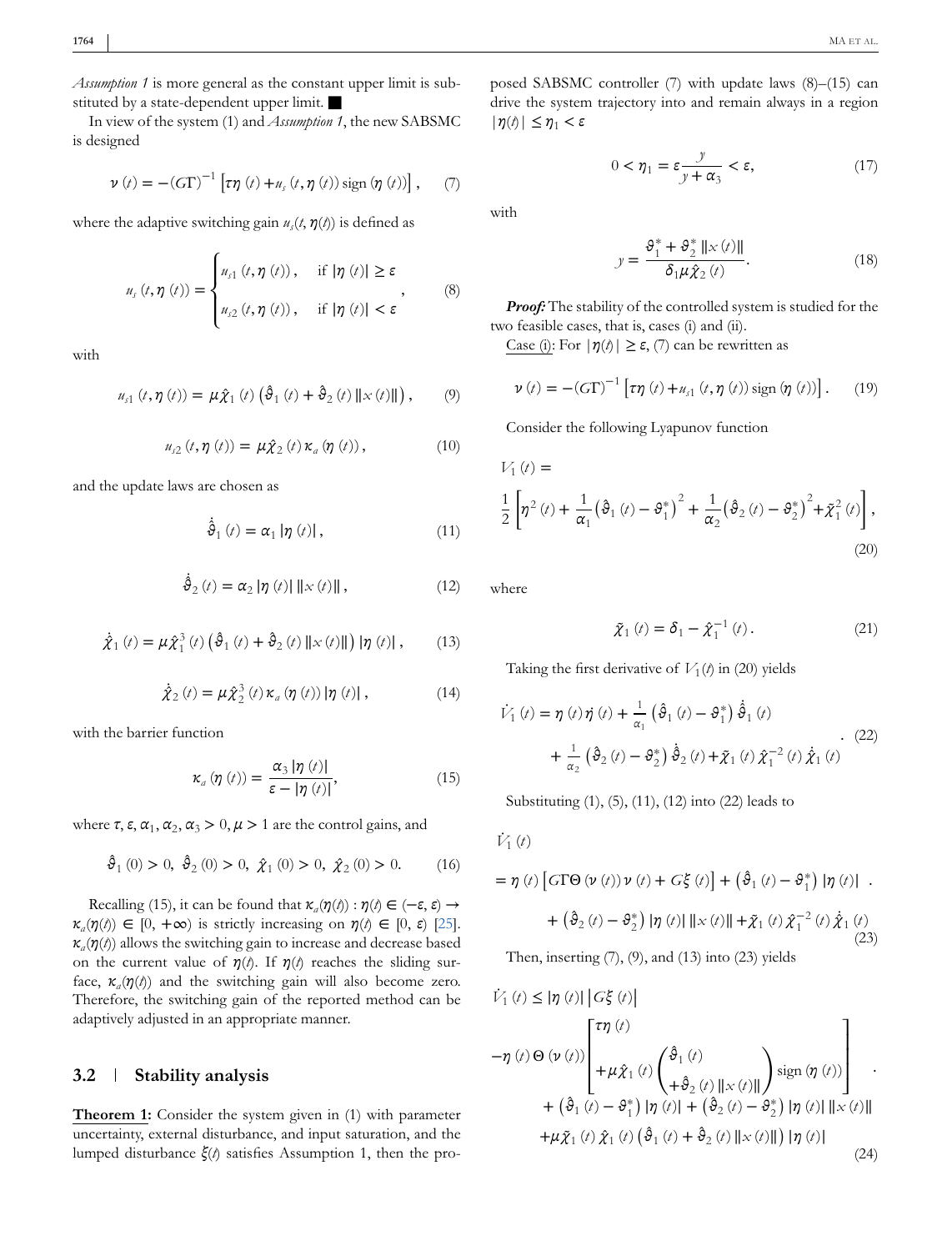Taking into account Assumption 1, the following deduction can be generated

$$
\vec{V}_1(t) < |\eta(t)| (\vartheta_2^* ||x(t)|| + \vartheta_1^*)
$$
\n
$$
- \delta_1 \begin{bmatrix} \tau \eta^2(t) \\ + \mu \hat{\chi}_1(t) \begin{pmatrix} \hat{\vartheta}_1(t) \\ + \hat{\vartheta}_2(t) ||x(t)|| \end{pmatrix} |\eta(t)| \\ + (\hat{\vartheta}_1(t) - \vartheta_1^*) |\eta(t)| + (\hat{\vartheta}_2(t) - \vartheta_2^*) |\eta(t)| ||x(t)|| \\ + \mu \tilde{\chi}_1(t) \hat{\chi}_1(t) (\hat{\vartheta}_1(t) + \hat{\vartheta}_2(t) ||x(t)||) |\eta(t)| \end{bmatrix}
$$
\n(25)

Substituting (21) into (25) and noting (6) gives

$$
\dot{V}_{1}(t) < |\eta(t)| (\theta_{2}^{*} ||x(t)|| + \theta_{1}^{*})
$$
\n
$$
-\delta_{1} \begin{bmatrix} \tau \eta^{2}(t) \\ + \mu \hat{\chi}_{1}(t) \begin{pmatrix} \hat{\theta}_{1}(t) \\ + \hat{\theta}_{2}(t) ||x(t)|| \end{pmatrix} |\eta(t)| \\ - |\eta(t)| (\theta_{2}^{*} ||x(t)|| + \theta_{1}^{*}) + |\eta(t)| (\hat{\theta}_{1}(t) + \hat{\theta}_{2}(t) ||x(t)||) \\ + \mu (\delta_{1} - \hat{\chi}_{1}^{-1}(t)) \hat{\chi}_{1}(t) (\hat{\theta}_{1}(t) + \hat{\theta}_{2}(t) ||x(t)||) |\eta(t)| \end{bmatrix}
$$
\n(26)

A necessary algebra operation gives

$$
\dot{V}_{1}(t) < -\delta_{1}\tau\eta^{2}(t) - \delta_{1}\mu\hat{\chi}_{1}(t) (\hat{\theta}_{1}(t) + \hat{\theta}_{2}(t) ||x(t)||) |\eta(t)| \n+ |\eta(t)| (\hat{\theta}_{1}(t) + \hat{\theta}_{2}(t) ||x(t)||) \n+ \delta_{1}\mu\hat{\chi}_{1}(t) (\hat{\theta}_{1}(t) + \hat{\theta}_{2}(t) ||x(t)||) |\eta(t)| \n- \mu (\hat{\theta}_{1}(t) + \hat{\theta}_{2}(t) ||x(t)||) |\eta(t)| \n= -\delta_{1}\tau\eta^{2}(t) + (1 - \mu) (\hat{\theta}_{1}(t) + \hat{\theta}_{2}(t) ||x(t)||) |\eta(t)|
$$
\n(27)

By noting  $\tau$ ,  $\delta_1 > 0$ ,  $\mu > 1$  along with  $\hat{\vartheta}_1(0)$ ,  $\hat{\vartheta}_2(0) > 0$ , it can be derived from (27) that  $\dot{V}_1(t) < 0$ . Hence,  $\eta(t)$  is able to enter into the region  $|\eta(t)| < ε$ .

Case (ii): For  $|\eta(t)| < \varepsilon$ , (7) can be expressed as

$$
\nu(t) = -(G\Gamma)^{-1} [\tau \eta(t) + u_{32}(t, \eta(t)) \text{ sign } (\eta(t))].
$$
 (28)

Next, we will prove that if  $|\eta(\ell)| > \eta_1$ , then the proposed method (28) ensures  $|\eta(t)| \leq \eta_1 < \varepsilon$ . Since  $\eta(t)$  is bounded,  $\nu(t)$ is also bounded and  $\delta_1 > 0$  holds.

Let the Lyapunov function be of the form

$$
V_2(t) = \frac{1}{2} \left[ \eta^2(t) + \kappa_a^2(\eta(t)) \right].
$$
 (29)

Taking the derivative of  $V_2(t)$  results in

$$
\dot{V}_2(t) = \eta(t)\dot{\eta}(t) + \kappa_a(\eta(t))\dot{\kappa}_a(\eta(t)). \qquad (30)
$$

Substituting (1) and (4) into (30) leads to

$$
\dot{V}_2(t) = \eta(t) \left[ G\Gamma\Theta\left(\nu\left(t\right)\right) \nu\left(t\right) + G\xi\left(t\right) \right] + \kappa_a\left(\eta\left(t\right)\right) \dot{\kappa}_a\left(\eta\left(t\right)\right). \tag{31}
$$

The first derivative of *η*(*t*) can be represented as

$$
\dot{\kappa}_a(\eta(t)) = \frac{\partial \kappa_a(\eta(t))}{\partial \eta(t)} \frac{\partial \eta(t)}{\partial t}.
$$
\n(32)

If  $|\eta(\phi)| > \eta_1$ , in view of (1), (4), (15), and (32), it can be derived that

$$
\dot{\kappa}_a(\eta(t)) = \frac{\alpha_3 \varepsilon}{\left[\varepsilon - |\eta(t)|\right]^2} \left[ G\Gamma\Theta\left(\nu(t)\right) \nu(t) + G\xi(t) \right]. \tag{33}
$$

Taking into account Assumption 1 and (28), the following deduction can be generated from (33)

$$
\dot{\kappa}_a(\eta(t)) < \frac{\alpha_3 \varepsilon}{\left[\varepsilon - |\eta(t)|\right]^2} \left\{ \vartheta_2^* \left\| x(t) \right\| + \vartheta_1^* \right. \\
 \left. - \delta_1 \left[ \tau \eta(t) + \mu \hat{\chi}_2(t) \, \kappa_a(\eta(t)) \right] \right\} .\n \tag{34}
$$

If  $\eta(t) < -\eta_1$ , similar to the treatment in (33) and (34), it is deduced that

$$
\dot{\kappa}_{a}(\eta(t)) = \frac{-\alpha_{3}\varepsilon}{\left[\varepsilon - |\eta(t)|\right]^{2}} \left[ G\Gamma\Theta\left(\nu\left(t\right)\right) \nu\left(t\right) + G\xi\left(t\right) \right] \times \frac{\alpha_{3}\varepsilon}{\left[\varepsilon - |\eta(t)|\right]^{2}} \left\{ \vartheta_{2}^{*} \left\| \mathcal{L}\left(t\right) \right\| + \vartheta_{1}^{*} - \delta_{1} \left[\tau\left|\eta\left(t\right)\right| + \mu \hat{\chi}_{2}\left(t\right) \kappa_{a}\left(\eta\left(t\right)\right) \right] \right\} \right\} \tag{35}
$$

In consideration of (34) and (35), (31) becomes

$$
\dot{V}_2(t) < \eta(t) \left[ G\Gamma\Theta \left( \nu(t) \right) \nu(t) + G\xi(t) \right] \\
+ \kappa_a(\eta(t)) \frac{\alpha_3 \varepsilon}{\left[ \varepsilon - |\eta(t)| \right]^2} \\
\times \left\{ \vartheta_2^* \left\| \varepsilon(t) \right\| + \vartheta_1^* - \delta_1 \left[ \tau \left| \eta(t) \right| + \mu \hat{\chi}_2(t) \kappa_a(\eta(t)) \right] \right\} \tag{36}
$$

Inserting (6), (15), and (28) into (36) leads to

$$
\dot{V}_2(t) < \eta(t) \left(\vartheta_2^* \|x(t)\| + \vartheta_1^*\right) - \Theta(\nu(t)) \left[\tau \eta(t)\right] + \mu \hat{\chi}_2(t) \kappa_a(\eta(t)) \operatorname{sign}(\eta(t)) \left[\eta(t)\right]
$$
\n
$$
+ \kappa_a(\eta(t)) \frac{\alpha_3 \varepsilon}{\left[\varepsilon - |\eta(t)|\right]^2} \left\{\vartheta_2^* \|x(t)\| + \vartheta_1^* - \delta_1 \left[\tau \left|\eta(t)\right|\right] + \mu \hat{\chi}_2(t) \kappa_a(\eta(t))\right\}
$$
\n
$$
< |\eta(t)| \left(\vartheta_2^* \|x(t)\| + \vartheta_1^*\right)
$$
\n
$$
- \delta_1 \left[\tau \eta^2(t) + \mu \hat{\chi}_2(t) \kappa_a(\eta(t)) \left|\eta(t)\right|\right]
$$
\n
$$
+ \kappa_a(\eta(t)) \frac{\alpha_3 \varepsilon}{\left[\varepsilon - |\eta(t)|\right]^2}
$$
\n
$$
\times \left\{\vartheta_2^* \|x(t)\| + \vartheta_1^* - \delta_1 \left[\tau \left|\eta(t)\right| + \mu \hat{\chi}_2(t) \kappa_a(\eta(t))\right]\right\}
$$
\n
$$
(37)
$$

The right-hand side of (37) can be further expressed into the following form:

$$
\dot{V}_2(t) < -\left[\eta(t)\right] \left[\delta_1 \mu \hat{\chi}_2(t) \kappa_a(\eta(t)) - \left(\vartheta_2^* \left\|x(t)\right\| + \vartheta_1^*\right)\right] \n- \delta_1 \tau \eta^2(t) \n- \kappa_a(\eta(t)) \frac{\alpha_3 \varepsilon}{\left[\varepsilon - |\eta(t)|\right]^2} \n\times \left\{\delta_1 \left[\tau \left|\eta(t)\right| + \mu \hat{\chi}_2(t) \kappa_a(\eta(t))\right] - \left(\vartheta_2^* \left\|x(t)\right\| + \vartheta_1^*\right)\right\} \n= -\left|\eta(t)\right| \delta_1 \mu \hat{\chi}_2(t) \left[\kappa_a(\eta(t)) - \frac{\vartheta_2^* \left\|x(t)\right\| + \vartheta_1^*}{\delta_1 \mu \hat{\chi}_2(t)}\right] - \delta_1 \tau \eta^2(t) \n- \kappa_a(\eta(t)) \frac{\alpha_3 \varepsilon}{\left[\varepsilon - |\eta(t)|\right]^2} \n\times \delta_1 \mu \hat{\chi}_2(t) \left\{\kappa_a(\eta(t)) + \frac{\delta_1 \tau \left|\eta(t)\right|}{\delta_1 \mu \hat{\chi}_2(t)} - \frac{\vartheta_2^* \left\|x(t)\right\| + \vartheta_1^*}{\delta_1 \mu \hat{\chi}_2(t)}\right\} \tag{38}
$$

To facilitate the proof, the following variables are defined:

$$
\partial = \kappa_a \left( \eta \left( t \right) \right) - \frac{\vartheta_2^* \left\| x \left( t \right) \right\| + \vartheta_1^*}{\delta_1 \mu \hat{\chi}_2 \left( t \right)},\tag{39}
$$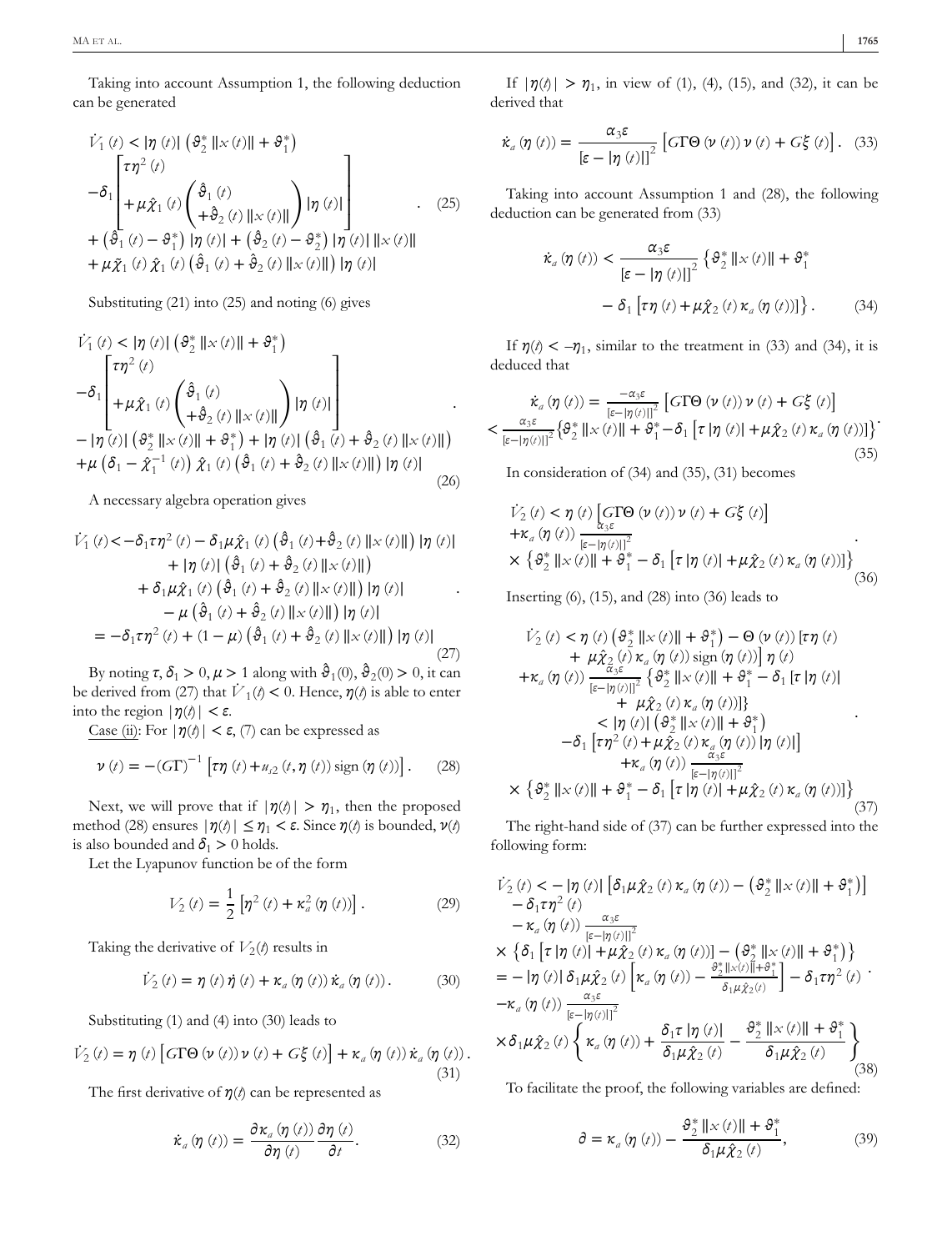$$
\varpi = \frac{\alpha_3 \varepsilon}{\left[\varepsilon - |\eta(t)|\right]^2}.
$$
 (40)

Substituting (39) and (40) into (38), a fundamental algebra yields

$$
\dot{V}_2(t) < -|\eta(t)| \, \delta_1 \mu \hat{\chi}_2(t) \, \partial - \kappa_a(\eta(t)) \, \varpi \delta_1 \mu \hat{\chi}_2(t) \, \partial \n= -\delta_1 \mu \hat{\chi}_2(t) \, \partial \left( |\eta(t)| + \kappa_a(\eta(t)) \, \varpi \right). \tag{41}
$$

Noting that  $\kappa_a(\eta(t))$  is strictly increasing when  $\eta(t) \geq 0$  and strictly decreasing when  $\eta(t) < 0$  [\[25\]](#page-6-0) and  $\eta_1 < |\eta(t)| < \varepsilon$ , it can be derived that  $\kappa_a(\eta(t)) > \kappa_a(\eta_1)$ . Substituting the expression of *η*<sup>1</sup> (27) and (28) into (15) gives

$$
\kappa_a(\eta_1) = \frac{\vartheta_1^* + \vartheta_2^* \left\| \mathcal{L}(t) \right\|}{\delta_1 \mu \hat{\chi}_2(t)} > 0. \tag{42}
$$

Therefore,  $\partial > 0$  and  $\varpi > 0$ , the following deduction is obtained from (41)

$$
\begin{split} \dot{V}_2\left(t\right) &< -\delta_1 \mu \hat{\chi}_2\left(t\right) \partial \left(\left|\eta\left(t\right)\right| + \kappa_a \left(\eta\left(t\right)\right) \varpi\right) \\ &= -\sqrt{2} \delta_1 \mu \hat{\chi}_2\left(t\right) \partial \left(\frac{\left|\eta\left(t\right)\right|}{\sqrt{2}} + \frac{\kappa_a \left(\eta\left(t\right)\right) \varpi}{\sqrt{2}}\right) \\ &\leq -\sqrt{2} \delta_1 \mu \hat{\chi}_2\left(t\right) \partial \min\left\{1, \varpi\right\} \left(\frac{\left|\eta\left(t\right)\right|}{\sqrt{2}} + \frac{\kappa_a \left(\eta\left(t\right)\right)}{\sqrt{2}}\right) \\ &\leq -\sqrt{2} \delta_1 \mu \hat{\chi}_2\left(t\right) \partial \min\left\{1, \varpi\right\} V_2^{\frac{1}{2}}\left(t\right) \end{split} \tag{43}
$$

Now, consider the case  $\eta$ (*t*) <  $\eta$ <sub>1</sub>,  $\dot{V}_2$  will be sign indefinite and  $\eta(t)$  may leave for  $\eta_1$ . Similar to the treatment in [\[25–](#page-6-0)27], [\[35\]](#page-6-0),  $\dot{V}_2 \le 0$  and  $V_2$  will be constant or decreasing again once *η*(*t*) reaches  $η_1$ , which means that  $|η(t)| ≤ η_1$  holds for the rest of time.

It can be concluded from the above analyses that the system trajectory of (1) can enter into and ultimately bounded within a certain region  $|\eta(\ell)| \leq \eta_1 < \varepsilon$  of the sliding surface.

*Theorem* 1 is proven.

*Remark* **2:** Compared to the state-of-the-art ASMC methods like [\[9–36\]](#page-5-0), the most significant merits of the proposed SAB-SMC lie in the following two aspects: First, it forces the system trajectory into a prespecified neighbourhood *ε* of the sliding surface even under the influence of input saturation, uncertainty, and disturbance. The prespecified neighbourhood *ε* is independent of the lumped disturbance *ξ*(*t*), which allows to design the ultimate bound of the system trajectory in advance and further improve the control accuracy. This is in contrast with previous methods whose upper limits depend on the lumped disturbance  $\zeta(t)$  or the derivative of lumped disturbance  $\dot{\bar{\zeta}}(t)$ . Second, the reported method does not impose a priori constant upper limit on the lumped disturbance *ξ*(*t*). Instead, a more rational state-dependent assumption (6) is adopted in the proposed method. Moreover, the switching gain of SAB-SMC is adaptively regulated in a wise manner via the barrier function.

*Remark* 3: It should be pointed out that in previous methods  $[25–27]$ , the convergence time  $\bar{t}$  is designed as a control gain of



**FIGURE 1** Block diagram of the proposed method

the controller, which is difficult to find. In addition, *η*(*t*) cannot converge to the ultimate bound again if an escape from the ultimate bound takes place at a certain time. In contrast,  $\bar{t}$  is replaced by a more reasonable gain *ε* in the proposed method. Moreover, if an escape occurs at a certain time instant, the proposed method can drive *η*(*t*) into the ultimate bound again as verified in *Theorem* 1. ■

Based on the formulation in Section [3,](#page-1-0) the block diagram of the proposed method is illustrated in Figure 1.

#### **4 Simulation results**

In this section, the effectiveness and virtue of SABSMC are demonstrated through a series of numerical simulations. Throughout simulations, the saturated system (1) with the fol-lowing parameters [\[35\]](#page-6-0) is employed:  $\Phi = -1$ ,  $\Gamma = 1$ ,  $x(0) =$ −0.8. The lumped disturbance is selected as *f*(*t*) = 4.1*x*(*t*) + 0.2sin(3*πt*). An adaptive SM controller presented in [\[35\]](#page-6-0) and in the form of (44) is tested for comparison.

$$
\nu_{a}(t) = -(G\Gamma)^{-1} \left[ \tau_{1}\eta(t) + \nu_{1}(t,\eta(t)) \operatorname{sign}(\eta(t)) \right], \quad (44)
$$

where  $\tau_1 > 0$ , and

$$
v_{1}(t, \eta(t)) = \hat{k}_{0}(t) + \hat{k}_{1}(t) ||x(t)||,
$$
 (45)

with  $\gamma_0, \gamma_1 > 0$ 

$$
\dot{\hat{\mathcal{K}}}_0(t) = |\eta(t)| - \gamma_0 \hat{\mathcal{K}}_0(t), \qquad (46)
$$

$$
\dot{\hat{k}}_1(t) = |\eta(t)| \, ||x(t)|| - \gamma_1 \hat{k}_1(t), \qquad (47)
$$

The impact of input saturation is also taken into account in simulation by assigning  $\nu_M$  = 2.5. To ensure a fair comparison, the initial conditions of the update laws of the two methods are assigned as the same set of values as  $\hat{\theta}_1(0) = \hat{\theta}_2(0) = \hat{\chi}_1(0) =$  $\hat{\chi}_2(0) = \hat{k}_0(0) = \hat{k}_1(0) = 0.5$ . Besides,  $\tau = \tau_1 = 4$ . Other control gains of the two methods are adjusted in repeated trials to guarantee a compromise between convergence rate and control accuracy. These gains are selected as  $G = 1$ ,  $\varepsilon = 0.001$ ,  $\alpha_1 =$  $\alpha_2 = \gamma_0 = \gamma_1 = 1.5, \alpha_3 = 0.1, \mu = 1.1.$ 

The switching functions of the method in [\[35\]](#page-6-0) and the proposed method are illustrated in Figures [2](#page-5-0) and [3,](#page-5-0) respectively. It is seen that the method in [\[35\]](#page-6-0) produces the width of the ultimate bound of 0.021. Concerning the proposed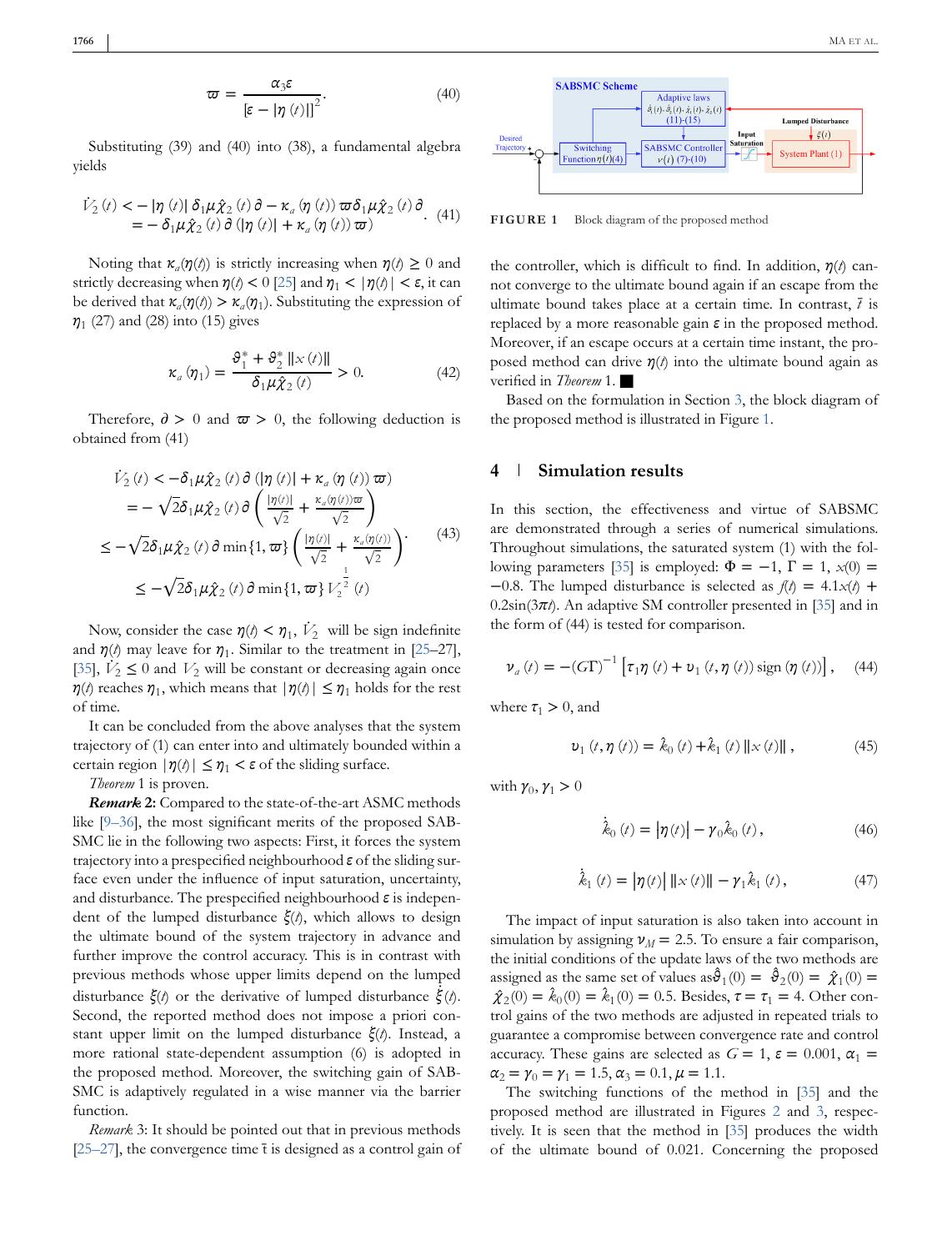<span id="page-5-0"></span>



**FIGURE 3** Switching function of the proposed method

method, the switching function can converge into and ultimately constrained by a prespecified bound  $\varepsilon = 0.001$ . As compared with the method in [\[35\]](#page-6-0), the proposed method mitigates the width of the ultimate bound to  $8.4 \times 10^{-4}$ , which substantially reduces the width by 96%. The control inputs of the two methods are illustrated in Figures 4 and 5. It is observed that the control inputs satisfy the input constraints and are limited within  $\pm$ 2.5 along the entire evolution. The behaviour of the adaptive switching gain  $u<sub>c</sub>(t, \eta(t))$  of the proposed method is depicted in Figure 6, which illuminates that  $u<sub>s</sub>(t, \eta(t))$  changes according to the variation of  $\eta(t)$ . Hence, the adaptive switching gain of SAB-SMC is regulated in a wise manner. The simulation results verify the superiority of the proposed method over the method in [\[35\]](#page-6-0) under the influence of parameter uncertainty, external disturbance, and input saturation.

### **5 CONCLUSION**

A novel SABSMC method was developed in this paper dedicated to the robust control of saturated systems with respect to



**FIGURE 4** Control input of the method in [\[35\]](#page-6-0)



**FIGURE 5** Control input of the proposed method

**FIGURE 6** Adaptive switching gain *us(t, η(t))* of the proposed method

parameter uncertainty and external disturbance. In contrast to existing ASMC methods, the SABSMC drives the system trajectory into a prespecified, that is, independent of the lumped disturbance, region of the sliding surface in the presence of input saturation. Furthermore, SABSMC performs better control accuracy without imposing a priori constant upper limit assumption on the lumped disturbance. The property of SAB-SMC has been analysed in theory. Simulation results show that SABSMC outperforms the previous method under the influence of parameter uncertainty, external disturbance, and input saturation. In the future, the proposed method will be extended to the second-order SM case [\[41\]](#page-6-0), and it will be applied to practical systems.

#### **REFERENCES**

- 1. Han, Y., et al.: Non-fragile sliding mode control of discrete switched singular systems with time-varying delays. IET Control Theory Appl. 14(5), 726–737 (2020)
- 2. Li, J., Niu, Y.: Sliding mode control subject to rice channel fading. IET Control Theory Appl. 13(16), 2529–2537 (2019)
- 3. Ma, H., Li, Y., Xiong, Z.: Design of funnel function-based discrete-time sliding mode control. IET Control Theory Appl. 14(16), 2413–2418 (2020)
- 4. Wang, Z., Li, S., Li, Q.: Discrete-time fast terminal sliding mode control design for DC-DC buck converters with mismatched disturbances. IEEE Trans. Ind. Inf.. 16(2), 1204–1213 (2020)
- 5. Ma, H., et al.: An active control method for chatter suppression in thin plate turning. IEEE Trans. Ind. Inf. 16(3), 1742–1753 (2020)
- 6. Jiang, B., et al.: Observer-based adaptive sliding mode control for nonlinear stochastic markov jump systems via t-s fuzzy modeling: applications to robot arm model. IEEE Trans. Ind. Electron. 68(1), 466–477 (2021)
- 7. Kumari, K., et al.: Output feedback based event-triggered sliding mode control for delta operator systems. Automatica 103, 1–10 (2019)
- 8. Rubagotti, M., et al.: Constrained nonlinear discrete-time sliding mode control based on a receding horizon approach. IEEE Trans. Autom. Control. (2020). <https://doi.org/10.1109/TAC.2020.3024349>
- 9. Ferrara, A., Incremona, G., Regolin, E.: Optimization-based adaptive sliding mode control with application to vehicle dynamics control. Int. J. Robust Nonlinear Control 29(3), 550–564 (2019)
- 10. Shtessel, Y., Moreno, J., Fridman, L.: Twisting sliding mode control with adaptation: Lyapunov design, methodology and application. Automatica 75, 229–235 (2017)
- 11. Bartolini, G., et al.: Adaptive reduction of the control effort in chatteringfree sliding-mode control of uncertain nonlinear systems. J. Appl. Math. Comp. 8(1), 51–71 (1998)
- 12. Utkin, V., Poznyak, A.: Adaptive sliding mode control with application to super-twist algorithm: equivalent control method. Automatica 49(1), 39– 47 (2013)
- 13. Edwards, C., Shtessel, Y.: Adaptive continuous higher order sliding mode control. Automatica 65, 183–190 (2016)
- 14. Incremona, G., Cucuzzella, M., Ferrara, A.: Adaptive suboptimal secondorder sliding mode control for microgrids. Int. J. Control 89(9), 1849–1867 (2016)